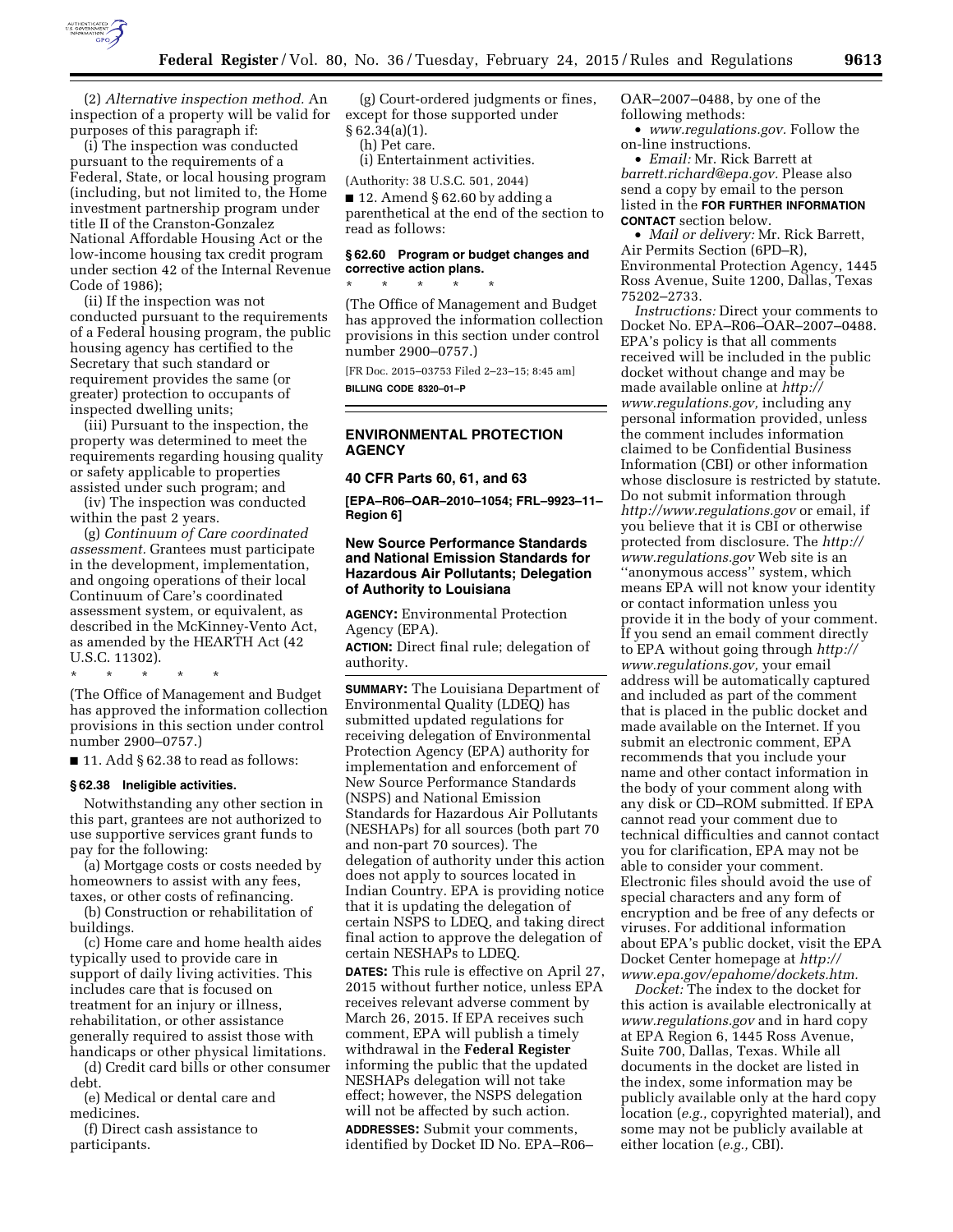## **FOR FURTHER INFORMATION CONTACT:** Mr.

Rick Barrett, (214) 665–7227, *[barrett.richard@epa.gov.](mailto:barrett.richard@epa.gov)* To inspect the hard copy materials, please schedule an appointment with Mr. Barrett or Mr. Bill Deese at (214) 665–7253.

## **SUPPLEMENTARY INFORMATION:**

Throughout this document ''we,'' ''us,'' or ''our'' refers to EPA.

#### **Table of Contents**

- I. What does this action do?
- II. What is the authority for delegation? III. What criteria must Louisiana's programs
- meet to be approved? IV. How did LDEQ meet the approval criteria?
- V. What is being delegated?
- VI. What is not being delegated?
- VII. How will applicability determinations be made?
- VIII. What authority does EPA have?
- IX. What information must LDEQ provide to EPA?
- X. What is EPA's oversight role?
- XI. Should sources submit notices to EPA or LDEQ?
- XII. How will unchanged authorities be delegated to LDEQ in the future? XIII. Final Action
- XIV. Statutory and Executive Order Reviews

#### **I. What does this action do?**

EPA is providing notice that it is delegating authority for implementation and enforcement of certain NSPS to LDEQ. EPA is also taking direct final action to approve the delegation of certain NESHAPs to LDEQ. With this delegation, LDEQ has the primary responsibility to implement and enforce the delegated standards.

#### **II. What is the authority for delegation?**

Section 111(c)(1) of the Clean Air Act (CAA) authorizes EPA to delegate authority to any state agency which submits adequate regulatory procedures for implementation and enforcement of the NSPS program. The NSPS standards are codified at 40 CFR part 60.

Section 112(l) of the CAA and 40 CFR part 63, subpart E, authorizes EPA to delegate authority to any state or local agency which submits an adequate regulatory program for implementation and enforcement of emission standards for hazardous air pollutants. The hazardous air pollutant standards are codified at 40 CFR parts 61 and 63.

#### **III. What criteria must Louisiana's programs meet to be approved?**

In order to receive delegation of NSPS, a state must develop and submit to the EPA a procedure for implementing and enforcing the NSPS in the state, and their regulations and resources must be adequate for the implementation and enforcement of the NSPS. EPA initially approved

Louisiana's program for the delegation of NSPS on February 22, 1982 (47 FR 07665). EPA reviewed the laws of the State and the rules and regulations of the Louisiana Department of Natural Resources (now the LDEQ) and determined the State's procedures, regulations and resources adequate for the implementation and enforcement of the NSPS program. This action notifies the public that EPA is updating LDEQ's delegation to implement and enforce certain additional NSPS.

As to the NESHAP standards in 40 CFR parts  $61$  and  $63$ , section  $112(1)(5)$  of the CAA enables EPA to approve state air toxics programs or rules to operate in place of the Federal air toxics program or rules. 40 CFR part 63, subpart E governs EPA's approval of State programs or rules under section 112(l).

EPA will approve the State's submittal of a program for implementation and enforcement of the NESHAPs if we find that:

(1) The State program is ''no less stringent'' than the corresponding Federal program or rule;

(2) The State has adequate authority and resources to implement the program;

(3) The schedule for implementation and compliance is sufficiently expeditious; and

(4) The program otherwise complies with Federal guidance.

In order to obtain approval of its program to implement and enforce Federal section 112 rules as promulgated without changes (straight delegation), a State must demonstrate that it meets the approval criteria of 40 CFR 63.91(d). 40 CFR 63.91(d)(3) provides that interim or final Title V program approval will satisfy the criteria of 40 CFR 63.91(d) for part 70 sources (sources required to obtain operating permits pursuant to Title V of the Clean Air Act).

#### **IV. How did LDEQ meet the approval criteria?**

As to the NSPS standards in 40 CFR part 60, LDEQ adopted the Federal standards via incorporation by reference. The LDEQ regulations are, therefore, at least as stringent as EPA's rules. See 40 CFR 60.10(a). Also, in the EPA initial approval of NSPS delegation, we determined that the State developed procedures for implementing and enforcing the NSPS in the State, and that the State's regulations and resources are adequate for the implementation and enforcement of the NSPS program. See 47 FR 07665 (February 22, 1982).

As to the NESHAP standards in 40 CFR parts 61 and 63, as part of its Title V submission LDEQ stated that it intended to use the mechanism of incorporation by reference to adopt unchanged Federal section 112 standards into its regulations. This commitment applied to both existing and future standards as they applied to part 70 sources. EPA's final interim approval of Louisiana's Title V operating permits program delegated the authority to implement certain NESHAPs to the State. See 60 FR 17750 (April 7, 1995). EPA promulgated final full approval of the State's operating permits program on September 12, 1995. See 60 FR 42296. These interim and final title V program approvals satisfy the upfront approval criteria of 40 CFR 63.91(d). Under 40 CFR 63.91(d)(2), once a state has satisfied the up-front approval criteria, it needs only to reference the previous demonstration and reaffirm that it still meets the criteria for any subsequent submittals for delegation of the section 112 standards. LDEQ has affirmed that it still meets the up-front approval criteria.

#### **V. What is being delegated?**

By letter dated November 30, 2010, EPA received a request from Louisiana to update LDEQ's NSPS delegation and NESHAPs delegation. With certain exceptions noted in section VI below, LDEQ's request included NSPS in 40 CFR part 60, and NESHAPs in 40 CFR part 61 and 63, as amended between July 2, 2008 and July 1, 2009.

By letter dated May 28, 2013, EPA received a second request from Louisiana to update LDEQ's NSPS delegation. Louisiana's request only included NSPS in 40 CFR part 60, subpart OOOO, Standards of Performance for Crude Oil and Natural Gas Production, Transmission and Distribution, as promulgated by EPA on August 16, 2012 (77 FR 49490).

By letter dated June 21, 2013, EPA received a third request from Louisiana to update LDEQ's NSPS delegation and NESHAPs delegation. With certain exceptions noted in section VI below, Louisiana's request included NSPS in 40 CFR part 60, and NESHAPs in 40 CFR parts 61 and 63, as amended between July 2, 2009 and July 1, 2012.

By letter dated August 28, 2014, EPA received a fourth request from Louisiana to update LDEQ's NSPS delegation and NESHAPs delegation. With certain exceptions noted in section VI below, Louisiana's request included NSPS in 40 CFR part 60, and NESHAPs in 40 CFR part 61 and 63, as amended between July 2, 2012 and July 1, 2013.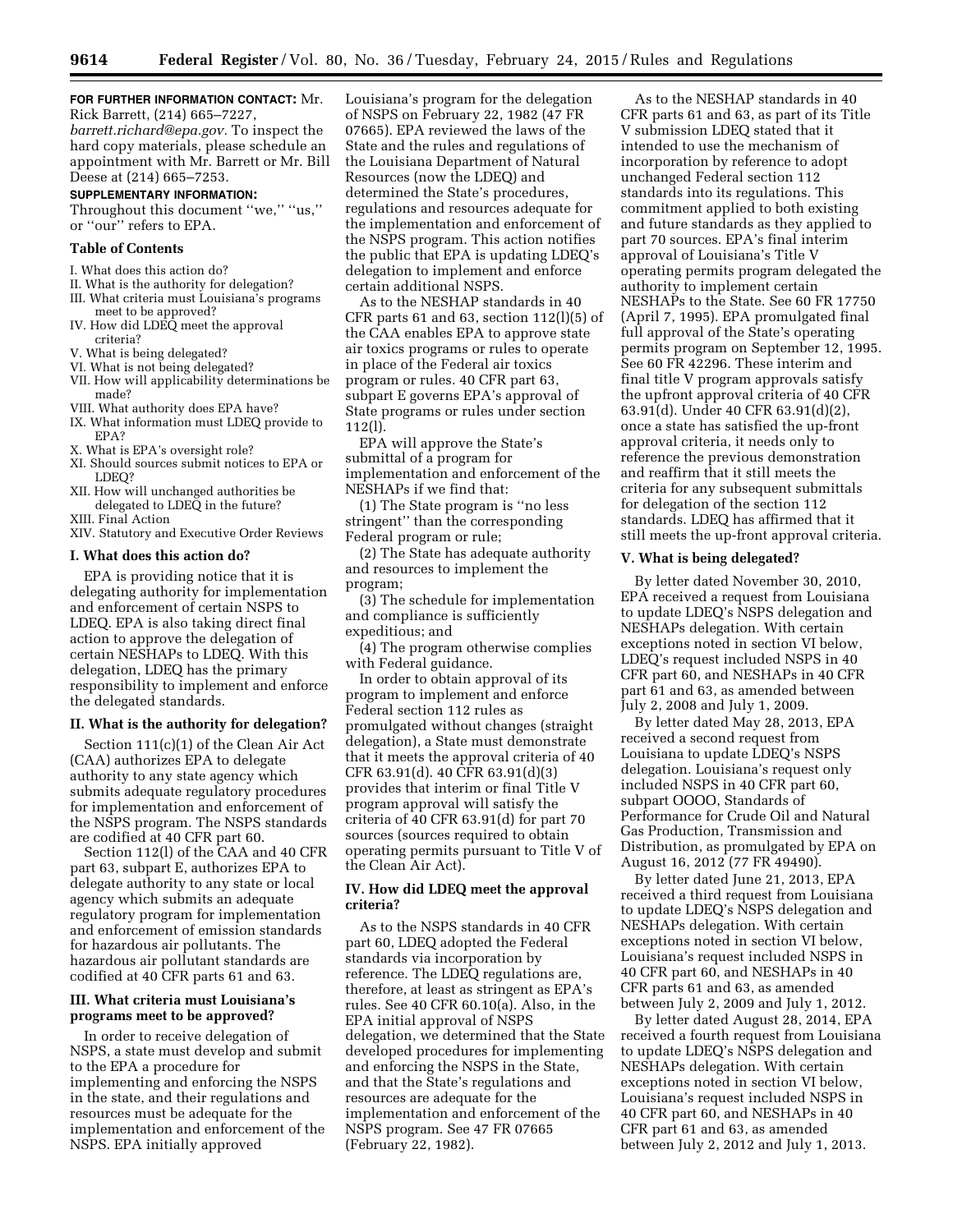#### **VI. What is not being delegated?**

The following part 60, 61 and 63 authorities listed below are not delegated. All of the inquiries and requests concerning implementation and enforcement of the excluded standards in the State of Louisiana should be directed to the EPA Region 6 Office.

• 40 CFR part 60, subpart AAA (Standards of Performance for New Residential Wood Heaters);

• 40 CFR part 61, subpart B (National Emission Standards for Radon Emissions from Underground Uranium Mines);

• 40 CFR part 61, subpart H (National Emission Standards for Emissions of Radionuclides Other Than Radon From Department of Energy Facilities);

• 40 CFR part 61, subpart I (National Emission Standards for Radionuclide Emissions from Federal Facilities Other Than Nuclear Regulatory Commission Licensees and Not Covered by Subpart H);

• 40 CFR part 61, subpart K (National Emission Standards for Radionuclide Emissions from Elemental Phosphorus Plants);

• 40 CFR part 61, subpart Q (National Emission Standards for Radon Emissions from Department of Energy facilities);

• 40 CFR part 61, subpart R (National Emission Standards for Radon Emissions from Phosphogypsum Stacks);

• 40 CFR part 61, subpart T (National Emission Standards for Radon Emissions from the Disposal of Uranium Mill Tailings); and

• 40 CFR part 61, subpart W (National Emission Standards for Radon Emissions from Operating Mill Tailings).

In addition, EPA cannot delegate to a State any of the Category II Subpart A authorities set forth in 40 CFR 63.91(g)(2). These include the following provisions: § 63.6(g), Approval of Alternative Non-Opacity Standards; § 63.6(h)(9), Approval of Alternative Opacity Standards; § 63.7(e)(2)(ii) and (f), Approval of Major Alternatives to Test Methods; § 63.8(f), Approval of Major Alternatives to Monitoring; and § 63.10(f), Approval of Major Alternatives to Recordkeeping and Reporting. Also, some Part 63 standards have certain provisions that cannot be delegated to the States. Therefore, any Part 63 standard that EPA is delegating to LDEQ that provides that certain authorities cannot be delegated are retained by EPA and not delegated. Furthermore, no authorities are delegated that require rulemaking in the

**Federal Register** to implement, or where Federal overview is the only way to ensure national consistency in the application of the standards or requirements of CAA section 112. Finally, section 112(r), the accidental release program authority, is not being delegated by this approval.

In addition, this delegation to LDEQ to implement and enforce certain NSPS and NESHAPs does not extend to sources or activities located in Indian country, as defined in 18 U.S.C. 1151. Under this definition, EPA treats as reservations, trust lands validly set aside for the use of a Tribe even if the trust lands have not been formally designated as a reservation. Consistent with previous federal program approvals or delegations, EPA will continue to implement the NSPS and NESHAPs in Indian country because LDEQ has not submitted information to demonstrate authority over sources and activities located within the exterior boundaries of Indian reservations and other areas in Indian country.

#### **VII. How will applicability determinations be made?**

In approving the NSPS delegation, LDEQ will obtain concurrence from EPA on any matter involving the interpretation of section 111 of the CAA or 40 CFR part 60 to the extent that application, implementation, administration, or enforcement of these provisions have not been covered by prior EPA determinations or guidance. See 47 FR 07665 (February 22, 1982).

In approving the NESHAPs delegation, LDEQ will obtain concurrence from EPA on any matter involving the interpretation of section 112 of the CAA or 40 CFR parts 61 and 63 to the extent that application, implementation, administration, or enforcement of these provisions have not been covered by prior EPA determinations or guidance.

## **VIII. What authority does EPA have?**

We retain the right, as provided by CAA section 111(c)(2), to enforce any applicable emission standard or requirement under section 111.

We retain the right, as provided by CAA section 112(l)(7), to enforce any applicable emission standard or requirement under section 112. EPA also has the authority to make certain decisions under the General Provisions (subpart A) of part 63. We are granting LDEQ some of these authorities, and retaining others, as explained in sections V and VI above. In addition, EPA may review and disapprove State determinations and subsequently require corrections. (*See* 40 CFR

63.91(g) and 65 FR 55810, 55823, September 14, 2000, as amended at 70 FR 59887, October 13, 2005; 72 FR 27443, May 16, 2007.)

Furthermore, we retain any authority in an individual emission standard that may not be delegated according to provisions of the standard. Also, listed in the footnotes of the part 63 delegation table at the end of this rule are the authorities that cannot be delegated to any State or local agency which we therefore retain.

Finally, we retain the authorities stated in the original delegation agreement. See 47 FR 07665 (February 22, 1982).

## **IX. What information must LDEQ provide to EPA?**

Under 40 CFR 60.4(b), all notifications under NSPS must be sent to both EPA and to LDEQ. Please send notifications and reports to Chief, Air/ Toxics Inspection and Coordination Branch at the EPA Region 6 office.

LDEQ must provide any additional compliance related information to EPA, Region 6, Office of Enforcement and Compliance Assurance, within 45 days of a request under 40 CFR 63.96(a). In receiving delegation for specific General Provisions authorities, LDEQ must submit to EPA Region 6, on a semiannual basis, copies of determinations issued under these authorities. For 40 CFR parts 61 and 63 standards, these determinations include: Section 63.1, Applicability Determinations; Section 63.6(e), Operation and Maintenance Requirements—Responsibility for Determining Compliance; Section 63.6(f), Compliance with Non-Opacity Standards—Responsibility for Determining Compliance; Section 63.6(h), Compliance with Opacity and Visible Emissions Standards— Responsibility for Determining Compliance; Sections 63.7(c)(2)(i) and (d), Approval of Site-Specific Test Plans; Section 63.7(e)(2)(i), Approval of Minor Alternatives to Test Methods; Section 63.7(e)(2)(ii) and (f), Approval of Intermediate Alternatives to Test Methods; Section 63.7(e)(iii), Approval of Shorter Sampling Times and Volumes When Necessitated by Process Variables or Other Factors; Sections 63.7(e)(2)(iv), (h)(2), and (h)(3), Waiver of Performance Testing; Sections 63.8(c)(1) and (e)(1), Approval of Site-Specific Performance Evaluation (Monitoring) Test Plans; Section 63.8(f), Approval of Minor Alternatives to Monitoring; Section 63.8(f), Approval of Intermediate Alternatives to Monitoring; Section 63.9 and 63.10, Approval of Adjustments to Time Periods for Submitting Reports; Section 63.10(f), Approval of Minor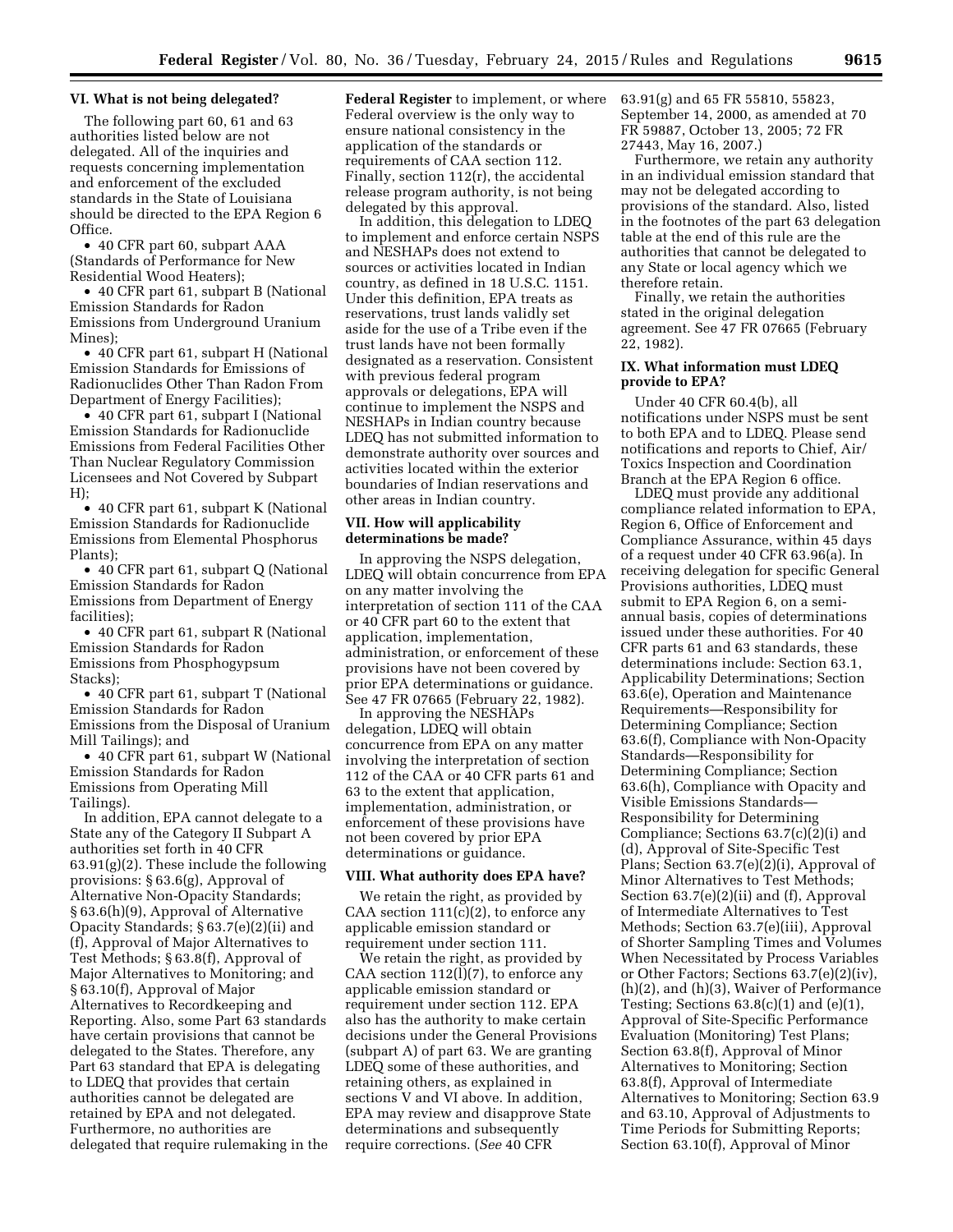Alternatives to Recordkeeping and Reporting; Section 63.7(a)(4), Extension of Performance Test Deadline.

### **X. What is EPA's oversight role?**

EPA must oversee LDEQ's decisions to ensure the delegated authorities are being adequately implemented and enforced. We will integrate oversight of the delegated authorities into the existing mechanisms and resources for oversight currently in place. If, during oversight, we determine that LDEQ made decisions that decreased the stringency of the delegated standards, then LDEQ shall be required to take corrective actions and the source(s) affected by the decisions will be notified, as required by 40 CFR  $63.91(g)(1)(ii)$ . We will initiate withdrawal of the program or rule if the corrective actions taken are insufficient. Also see 47 FR 07665 (February 22, 1982).

### **XI. Should sources submit notices to EPA or LDEQ?**

All of the information required pursuant to the Federal NSPS and NESHAPs (40 CFR parts 60, 61 and 63) should be submitted by sources located outside of Indian country directly to the LDEQ at the following address: Louisiana Department of Environmental Quality, PO Box 4301, Baton Rouge, Louisiana 70821–4301. The LDEQ is the primary point of contact with respect to delegated NSPS and NESHAPs. Sources do not need to send a copy to EPA. EPA Region 6 waives the requirement that notifications and reports for delegated standards be submitted to EPA in addition to LDEQ, in accordance with 40 CFR 63.9(a)(4)(ii) and 63.10(a)(4)(ii). Also, see 51 FR 20648 (June 6, 1986). For those standards that are not delegated, sources must continue to submit all appropriate information to EPA.

#### **XII. How will unchanged authorities be delegated to LDEQ in the future?**

In the future, LDEQ will only need to send a letter of request to update their delegation to EPA, Region 6, for those NSPS which they have adopted by reference. EPA will amend the relevant portions of the Code of Federal Regulations showing which NSPS standards have been delegated to LDEQ. Also, in the future, LDEQ will only need to send a letter of request for approval to EPA, Region 6, for those NESHAPs regulations that LDEQ has adopted by reference. The letter must reference the previous up-front approval demonstration and reaffirm that it still meets the up-front approval criteria. We will respond in writing to the request

stating that the request for delegation is either granted or denied. A **Federal Register** action will be published to inform the public and affected sources of the delegation, indicate where source notifications and reports should be sent, and to amend the relevant portions of the Code of Federal Regulations showing which NESHAP standards have been delegated to LDEQ.

#### **XIII. Final Action**

The public was provided the opportunity to comment on the proposed approval of the program and mechanism for delegation of section 112 standards, as they apply to part 70 sources, on August 24, 1994, for the proposed interim approval of LDEQ's Title V operating permits program; and on April 7, 1995, for the proposed final approval of LDEQ's Title V operating permits program. In EPA's final full approval of Louisiana's Operating Permits Program (60 FR 47296), the EPA discussed the public comments on the proposed final delegation of the Title V operating permits program. In today's action, the public is given the opportunity to comment on the approval of LDEQ's request for delegation of authority to implement and enforce certain section 112 standards for all sources (both part 70 and non-part 70 sources) which have been adopted by reference into Louisiana's state regulations. However, the Agency views the approval of these requests as a noncontroversial action and anticipates no adverse comments. Therefore, EPA is publishing this rule without prior proposal. However, in the ''Proposed Rules'' section of today's **Federal Register** publication, EPA is publishing a separate document that will serve as the proposal to approve the program and NESHAPs delegation of authority described in this action if adverse comments are received. This action will be effective April 27, 2015 without further notice unless the Agency receives relevant adverse comments by March 26, 2015.

If EPA receives relevant adverse comments, we will publish a timely withdrawal in the **Federal Register**  informing the public the rule will not take effect with respect to the updated NESHAPs delegation. We will address all public comments in a subsequent final rule based on the proposed rule. The EPA will not institute a second comment period on this action. Any parties interested in commenting must do so at this time. Please note that if we receive relevant adverse comment on an amendment, paragraph, or section of this rule and if that provision may be severed from the remainder of the rule,

we may adopt as final those provisions of the rule that are not the subject of a relevant adverse comment.

## **XIV. Statutory and Executive Order Reviews**

Under Executive Order 12866 (58 FR 51735, October 4, 1993), this action is not a ''significant regulatory action'' and therefore is not subject to review by the Office of Management and Budget. For this reason, this action is also not subject to Executive Order 13211, ''Actions Concerning Regulations That Significantly Affect Energy Supply, Distribution, or Use'' (66 FR 28355, May 22, 2001). This action merely approves state law as meeting Federal requirements and imposes no additional requirements beyond those imposed by state law. Accordingly, the Administrator certifies that this rule will not have a significant economic impact on a substantial number of small entities under the Regulatory Flexibility Act (5 U.S.C. 601 *et seq.*). Because this rule approves pre-existing requirements under state law and does not impose any additional enforceable duty beyond that required by state law, it does not contain any unfunded mandate or significantly or uniquely affect small governments, as described in the Unfunded Mandates Reform Act of 1995 (Pub. L. 104–4).

In addition, this rule does not have tribal implications as specified by Executive Order 13175 (65 FR 67249, November 9, 2000), because the delegation is not approved to apply in Indian country located in the State, and the EPA notes that it will not impose substantial direct costs on tribal governments or preempt tribal law. This action also does not have Federalism implications because it does not have substantial direct effects on the States, on the relationship between the national government and the States, or on the distribution of power and responsibilities among the various levels of government, as specified in Executive Order 13132 (64 FR 43255, August 10, 1999). This action merely approves a state request to receive delegation of certain Federal standards, and does not alter the relationship or the distribution of power and responsibilities established in the Clean Air Act. This rule also is not subject to Executive Order 13045 ''Protection of Children from Environmental Health Risks and Safety Risks'' (62 FR 19885, April 23, 1997), because it is not economically significant.

In reviewing delegation submissions, EPA's role is to approve submissions, provided that they meet the criteria of the Clean Air Act. In this context, in the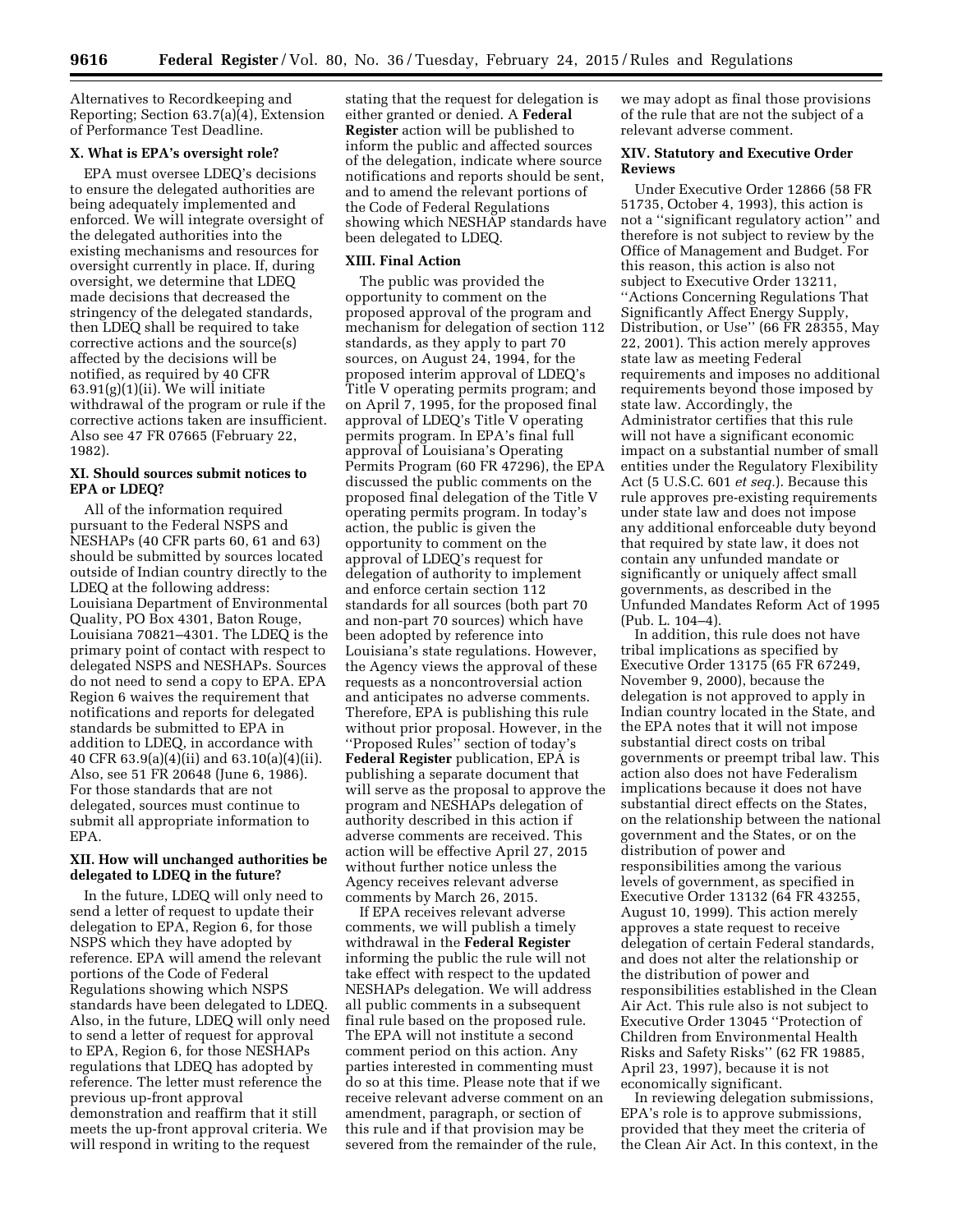absence of a prior existing requirement for the State to use voluntary consensus standards (VCS), EPA has no authority to disapprove a delegation submission for failure to use VCS. It would thus be inconsistent with applicable law for EPA to use VCS in place of a delegation submission that otherwise satisfies the provisions of the Clean Air Act. Thus, the requirements of section 12(d) of the National Technology Transfer and Advancement Act of 1995 (15 U.S.C. 272 note) do not apply. This rule does not impose an information collection burden under the provisions of the Paperwork Reduction Act of 1995 (44 U.S.C. 3501 *et seq.*).

The Congressional Review Act, 5 U.S.C. 801 *et seq.,* as added by the Small Business Regulatory Enforcement Fairness Act of 1996, generally provides that before a rule may take effect, the agency promulgating the rule must submit a rule report, which includes a copy of the rule, to each House of the Congress and to the Comptroller General of the United States. EPA will submit a report containing this rule and other required information to the U.S. Senate, the U.S. House of Representatives, and the Comptroller General of the United States prior to publication of the rule in the **Federal Register**. A major rule cannot take effect until 60 days after it is published in the **Federal Register**. This action is not a ''major rule'' as defined by 5 U.S.C. 804(2).

Under section 307(b)(1) of the Clean Air Act, petitions for judicial review of this action must be filed in the United States Court of Appeals for the appropriate circuit by *April 27, 2015*.

Filing a petition for reconsideration by the Administrator of this final rule does not affect the finality of this rule for the purposes of judicial review nor does it extend the time within which a petition for judicial review may be filed, and shall not postpone the effectiveness of such rule or action. This action may not be challenged later in proceedings to enforce its requirements. (See section 307(b)(2)).

#### **List of Subjects**

#### *40 CFR Part 60*

Environmental protection, Administrative practice and procedure, Air pollution control, Intergovernmental relations, Reporting and recordkeeping requirements.

## *40 CFR Part 61*

Environmental protection, Administrative practice and procedure, Air pollution control, Arsenic, Benzene, Beryllium, Hazardous substances, Mercury, Intergovernmental relations, Reporting and recordkeeping requirements, Vinyl chloride.

### *40 CFR Part 63*

Environmental protection, Administrative practice and procedure, Air pollution control, Hazardous substances, Intergovernmental relations, Reporting and recordkeeping requirements.

Dated: January 28, 2015. **Samuel Coleman,** 

*Acting Regional Administrator, Region 6.* 

For the reasons stated in the preamble, 40 CFR parts 60, 61, and 63 are amended as follows:

## **PART 60—STANDARDS OF PERFORMANCE FOR NEW STATIONARY SOURCES**

■ 1. The authority citation for part 60 continues to read as follows:

**Authority:** 42 U.S.C. 7401 *et seq.* 

#### **Subpart A—General Provisions**

■ 2. Section 60.4 is amended by revising paragraphs (b)(T) and (e)(2) to read as follows:

#### **§ 60.4 Address.**

## \* \* \* \* \*

(b) \* \* \*

(T) State of Louisiana: Louisiana Department of Environmental Quality, P.O. Box 4301, Baton Rouge, Louisiana 70821–4301.

**Note:** For a list of delegated standards for Louisiana (excluding Indian country), see paragraph (e)(2) of this section.

- \* \* \* \* \*
- (e) \* \* \*

(2) *Louisiana.* The Louisiana Department of Environmental Quality has been delegated all part 60 standards promulgated by EPA, except subpart AAA—Standards of Performance for New Residential Wood Heaters, as amended in the **Federal Register**  through July 1, 2013.

## DELEGATION STATUS FOR PART 60 STANDARDS—STATE OF LOUISIANA

| Subpart | Source category                                                                                      | LDEQ <sup>1</sup> |
|---------|------------------------------------------------------------------------------------------------------|-------------------|
| A       |                                                                                                      | Yes               |
| Ce      | Emission Guidelines and Compliance Times for Hospital/Medical/Infectious Waste Incinerators          | <b>Yes</b>        |
|         |                                                                                                      | <b>Yes</b>        |
| Da      |                                                                                                      | Yes               |
| Db      |                                                                                                      | Yes               |
|         |                                                                                                      | Yes               |
|         |                                                                                                      | Yes               |
| Ea      |                                                                                                      | <b>Yes</b>        |
| Eb      |                                                                                                      | Yes               |
| Ec      |                                                                                                      | Yes               |
|         |                                                                                                      | Yes               |
|         |                                                                                                      | Yes               |
| Ga      |                                                                                                      | Yes               |
| $H$     |                                                                                                      | <b>Yes</b>        |
|         |                                                                                                      | Yes               |
|         |                                                                                                      | Yes               |
| Ja      |                                                                                                      | Yes               |
| K       |                                                                                                      | Yes               |
| Ka      |                                                                                                      | Yes               |
| Kb      | Volatile Organic Liquid Storage Vessels (Including Petroleum Liquid Stg/Vessels) After 7/23/84       | Yes               |
|         |                                                                                                      | Yes               |
| M       |                                                                                                      | <b>Yes</b>        |
|         | N  Primary Emissions from Basic Oxygen Process Furnaces (Construction Commenced After June 11, 1973) | Yes               |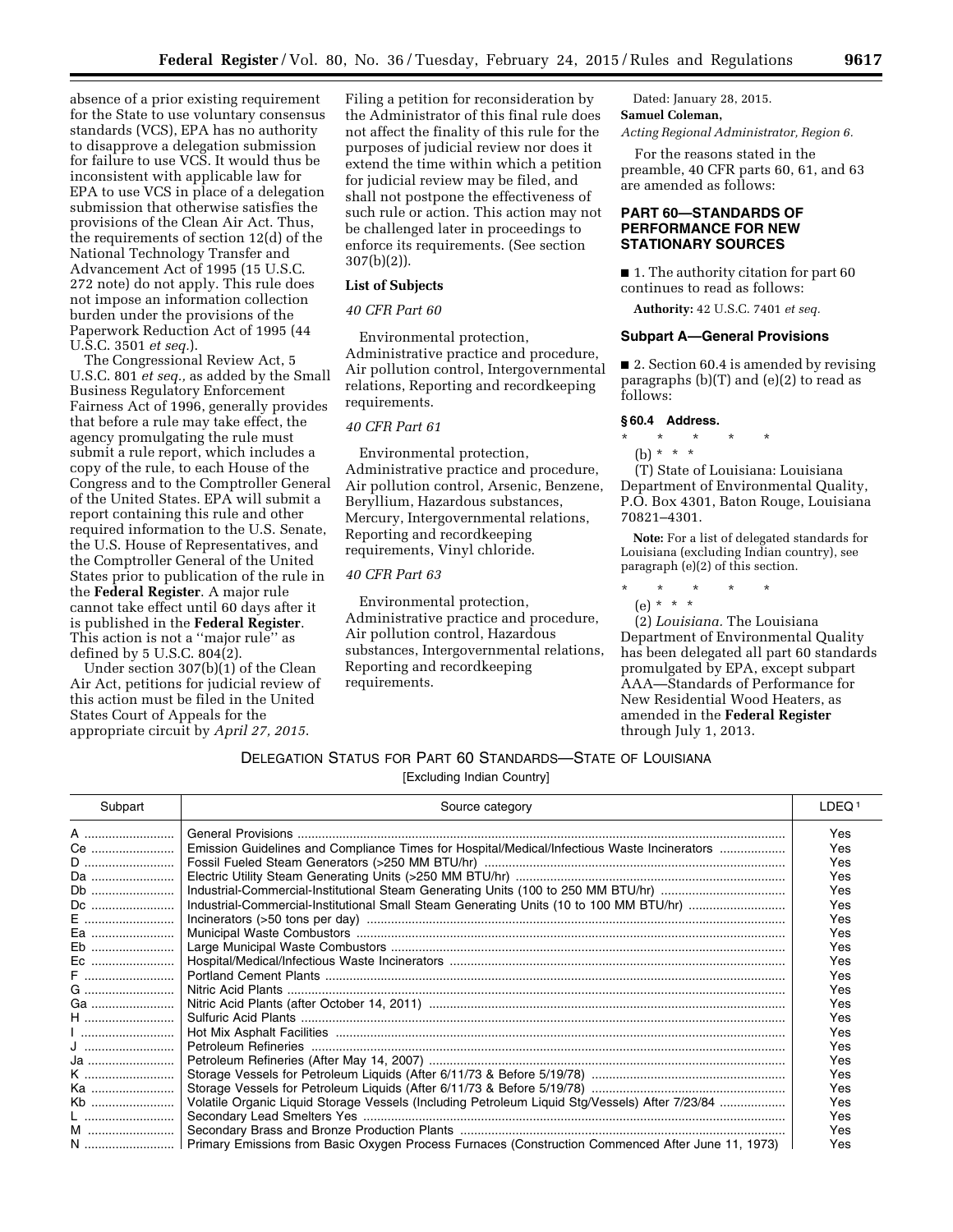# DELEGATION STATUS FOR PART 60 STANDARDS—STATE OF LOUISIANA—Continued

[Excluding Indian Country]

| Subpart                       | Source category                                                                                                           | LDEQ <sup>1</sup> |
|-------------------------------|---------------------------------------------------------------------------------------------------------------------------|-------------------|
| Na                            | Secondary Emissions from Basic Oxygen Process Steelmaking Facilities Construction is Commenced After<br>January 20, 1983. | Yes               |
| 0                             |                                                                                                                           | Yes               |
| P                             |                                                                                                                           | Yes               |
|                               |                                                                                                                           | Yes               |
| R                             |                                                                                                                           | Yes               |
| S                             |                                                                                                                           | Yes               |
| $T$ ,,,,,,,,,,,,,,,,,,,,,,,,, |                                                                                                                           | Yes               |
| <u>U</u>                      |                                                                                                                           | Yes               |
| V                             |                                                                                                                           | Yes               |
| W                             |                                                                                                                           | Yes               |
| X<br>Y                        |                                                                                                                           | Yes<br>Yes        |
| Z                             |                                                                                                                           | Yes               |
| AA                            |                                                                                                                           | Yes               |
| AAa                           | Steel Plants: Electric Arc Furnaces & Argon-Oxygen Decarburization Vessels After 8/07/83                                  | Yes               |
| <b>BB</b>                     |                                                                                                                           | Yes               |
| CC                            |                                                                                                                           | Yes               |
| DD                            |                                                                                                                           | Yes               |
| EE                            |                                                                                                                           | Yes               |
| GG                            |                                                                                                                           | Yes               |
| HH                            |                                                                                                                           | Yes               |
| KK                            |                                                                                                                           | Yes               |
| LL                            |                                                                                                                           | Yes               |
| MM                            |                                                                                                                           | Yes               |
| NN                            |                                                                                                                           | Yes               |
| PP                            |                                                                                                                           | Yes               |
| QQ                            |                                                                                                                           | Yes               |
| RR                            |                                                                                                                           | Yes               |
| SS                            |                                                                                                                           | Yes               |
| <b>TT</b>                     |                                                                                                                           | Yes               |
| UU                            |                                                                                                                           | Yes               |
| VV                            |                                                                                                                           | Yes               |
| VVa                           |                                                                                                                           | Yes               |
| XX                            |                                                                                                                           | Yes               |
| AAA …………………                   |                                                                                                                           | No                |
| BBB                           |                                                                                                                           | Yes               |
| DDD                           |                                                                                                                           | Yes               |
| FFF                           |                                                                                                                           | Yes               |
| GGG                           |                                                                                                                           | Yes               |
| HHH                           |                                                                                                                           | Yes               |
| $III$                         |                                                                                                                           | Yes               |
| JJJ                           |                                                                                                                           | Yes               |
| KKK                           |                                                                                                                           | Yes               |
| LLL                           |                                                                                                                           | Yes               |
| NNN                           |                                                                                                                           | Yes               |
| 000                           |                                                                                                                           | Yes               |
| PPP                           |                                                                                                                           | Yes               |
| QQQ                           |                                                                                                                           | Yes               |
| RRR                           |                                                                                                                           | Yes               |
| SSS                           |                                                                                                                           | Yes               |
| <b>TTT</b>                    |                                                                                                                           | Yes               |
| UUU                           |                                                                                                                           | Yes               |
| VVV<br>$WWW$                  |                                                                                                                           | Yes               |
| AAAA                          | Small Municipal Waste Combustion Units (Construction is Commenced After 8/30/99 or Modification/Re-                       | Yes<br>Yes        |
|                               | construction is Commenced After 6/06/2001).                                                                               |                   |
| CCCC                          | Commercial & Industrial Solid Waste Incineration Units (Construction is Commenced After 11/30/1999 or                     | Yes               |
|                               | Modification/Reconstruction is Commenced on or After 6/01/2001).                                                          |                   |
| DDDD                          | Emission Guidelines & Compliance Times for Commercial & Industrial Solid Waste Incineration Units                         | Yes               |
|                               | (Commenced Construction On or Before 11/30/1999).                                                                         |                   |
| EEEE                          | Other Solid Waste Incineration Units (Constructed after 12/09/2004 or Modification/Reconstruction is com-                 | Yes               |
|                               | menced on or after 06/16/2004).                                                                                           |                   |
| <b>IIII</b>                   |                                                                                                                           | Yes               |
| JJJJ                          |                                                                                                                           | Yes               |
| KKKK                          |                                                                                                                           | Yes               |
| LLLL                          |                                                                                                                           | Yes               |
| MMMM                          | Emission Guidelines and Compliance Times for Existing Sewage Sludge Incineration Units                                    | Yes               |
| 0000                          |                                                                                                                           | Yes               |
|                               |                                                                                                                           |                   |

1The Louisiana Department of Environmental Quality (LDEQ) has been delegated all Part 60 standards promulgated by EPA, except subpart AAA—Standards of Performance for New Residential Wood Heaters—as amended in the **Federal Register** through July 1, 2013.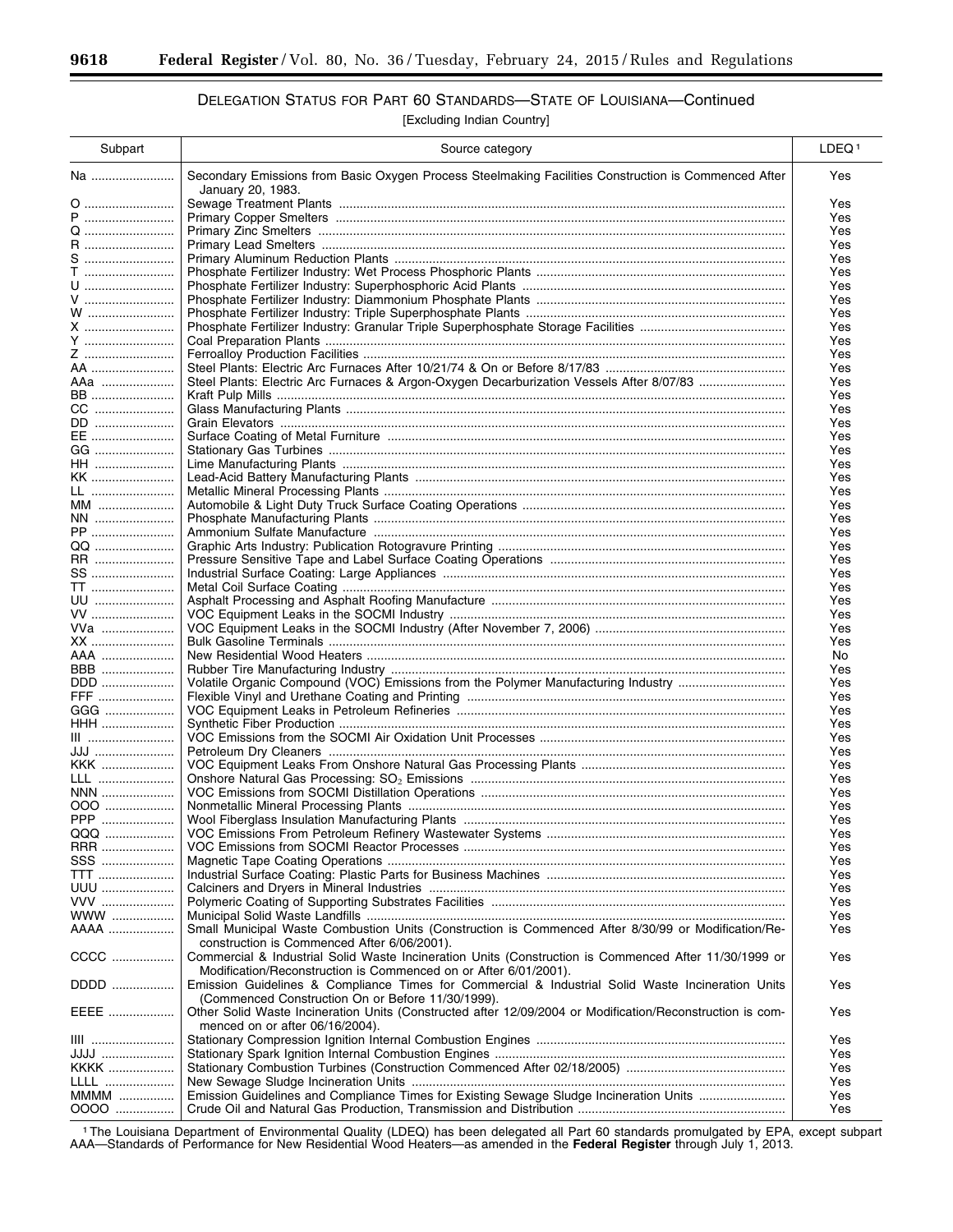\* \* \* \* \*

## **PART 61—NATIONAL EMISSION STANDARDS FOR HAZARDOUS AIR POLLUTANTS**

■ 3. The authority citation for part 61 continues to read as follows:

**Authority:** 42 U.S.C. 7401 *et seq.* 

#### **Subpart A—General Provisions**

■ 4. Section 61.04 is amended by revising paragraph (c)(6)(ii) to read as follows:

### **§ 61.04 Address.**

\* \* \* \* \*  $(c) * * * *$ 

 $(6) * * * *$ 

(ii) *Louisiana.* The Louisiana Department of Environmental Quality (LDEQ) has been delegated the following part 61 standards promulgated by EPA, as amended in the **Federal Register** through July 1, 2013. The (X) symbol is used to indicate each subpart that has been delegated.

DELEGATION STATUS FOR PART 61 STANDARDS—STATE OF LOUISIANA

[Excluding Indian Country]

| Subpart      | Source category                                                                                   | LDEQ <sup>1</sup> |
|--------------|---------------------------------------------------------------------------------------------------|-------------------|
| A<br>B       |                                                                                                   | X                 |
| C            |                                                                                                   | x                 |
| $D$          |                                                                                                   | x                 |
| E            |                                                                                                   | x                 |
| F            |                                                                                                   | x                 |
| $G$          |                                                                                                   |                   |
| H            |                                                                                                   |                   |
|              | Radionuclide Emissions From Federal Facilities Other Than Nuclear Regulatory Commission Licensees |                   |
|              | and Not Covered by Subpart H.                                                                     |                   |
|              |                                                                                                   | X                 |
| K            |                                                                                                   |                   |
| $\mathsf{L}$ |                                                                                                   | X                 |
|              |                                                                                                   | x                 |
| N            |                                                                                                   | x                 |
| 0            |                                                                                                   | х                 |
| P            | Inorganic Arsenic Emissions From Arsenic Trioxide and Metallic Arsenic Production Facilities      | x                 |
|              |                                                                                                   |                   |
| <b>R</b>     |                                                                                                   |                   |
| S            |                                                                                                   |                   |
| $T$          |                                                                                                   |                   |
| U            |                                                                                                   |                   |
|              |                                                                                                   | X                 |
| $W$          |                                                                                                   |                   |
| X            |                                                                                                   |                   |
| Y            |                                                                                                   | $\times$          |
| Z-AA         |                                                                                                   |                   |
| <b>BB</b>    |                                                                                                   | X                 |
| CC-EE        |                                                                                                   |                   |
| FF           |                                                                                                   | X                 |

1Program delegated to Louisiana Department of Environmental Quality (LDEQ).

\* \* \* \* \*

## **PART 63—NATIONAL EMISSION STANDARDS FOR HAZARDOUS AIR POLLUTANTS FOR SOURCE CATEGORIES**

■ 5. The authority citation for part 63 continues to read as follows:

**Authority:** 42 U.S.C. 7401 *et seq.* 

## **Subpart E—Approval of State Programs and Delegation of Federal Authorities**

■ 6. Section 63.99 is amended by revising paragraph (a)(19)(i) to read as follows:

#### **§ 63.99 Delegated Federal authorities.**

 $(a) * * * *$ 

 $(19) * * * *$ 

(i) The following table lists the specific part 63 standards that have been delegated unchanged to the

Louisiana Department of Environmental Quality for all sources. The ''X'' symbol is used to indicate each subpart that has been delegated. The delegations are subject to all of the conditions and limitations set forth in Federal law, regulations, policy, guidance, and determinations. Some authorities cannot be delegated and are retained by EPA. These include certain General Provisions authorities and specific parts of some standards. Any amendments made to these rules after July 1, 2013, are not delegated.

DELEGATION STATUS FOR PART 63 STANDARDS—STATE OF LOUISIANA

| Subpart | Source category                                                                                                                                                                                        | DEO <sub>12</sub> |
|---------|--------------------------------------------------------------------------------------------------------------------------------------------------------------------------------------------------------|-------------------|
|         | <b>Early Reductions </b><br>Hazardous Organic NESHAP (HON)—Synthetic Organic Chemical Manufacturing Industry (SOCMI)<br>  HON-SOCMI Process Vents, Storage Vessels, Transfer Operations and Wastewater |                   |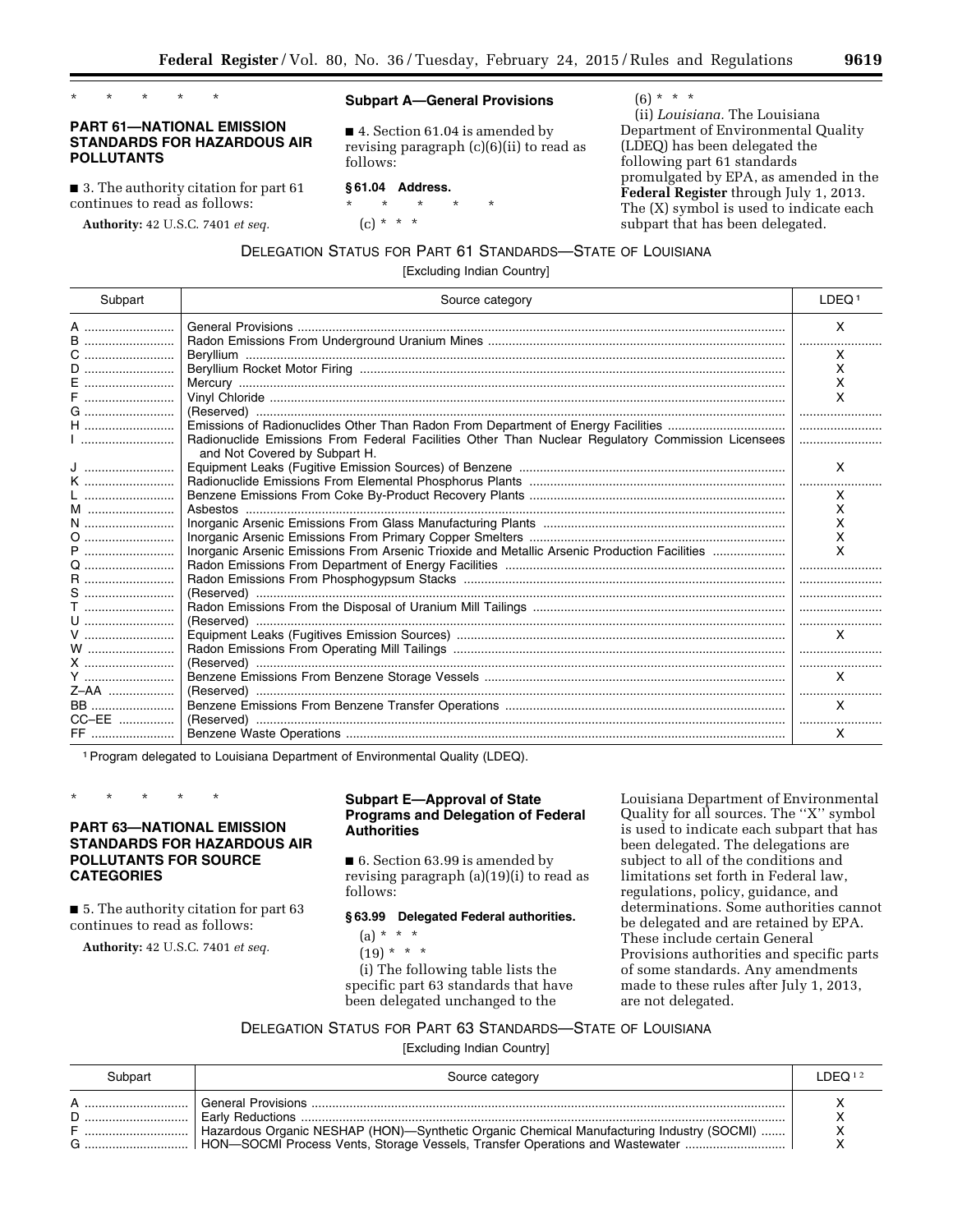$\equiv$ 

## DELEGATION STATUS FOR PART 63 STANDARDS-STATE OF LOUISIANA-Continued

| Subpart      | Source category                                                                                     | LDEQ <sup>12</sup> |
|--------------|-----------------------------------------------------------------------------------------------------|--------------------|
| H            |                                                                                                     | x                  |
| 1            |                                                                                                     | x                  |
| J<br>K       |                                                                                                     | (3)                |
| L            |                                                                                                     | .<br>Χ             |
| M            |                                                                                                     | x                  |
| N            |                                                                                                     | х                  |
| 0            |                                                                                                     | X                  |
| P            |                                                                                                     | x                  |
| R            |                                                                                                     | x                  |
| S            |                                                                                                     | x                  |
| T            |                                                                                                     | X                  |
| U<br>V       |                                                                                                     | X<br>.             |
| W            |                                                                                                     | X                  |
| X            |                                                                                                     | Χ                  |
| Y            |                                                                                                     | X                  |
| Z            |                                                                                                     |                    |
| AA<br>BB     |                                                                                                     | x<br>x             |
| CC           |                                                                                                     | х                  |
| DD           |                                                                                                     | х                  |
| EE           |                                                                                                     | X                  |
| FF           |                                                                                                     | .                  |
| GG           |                                                                                                     | x                  |
| HH           |                                                                                                     | x<br>х             |
| JJ           |                                                                                                     | x                  |
| KK           |                                                                                                     | х                  |
| LL           |                                                                                                     | х                  |
| MM           | Chemical Recovery Combustion Sources at Kraft, Soda, Sulfide, and Stand-Alone Semichemical Pulp     | x                  |
|              | Mills.                                                                                              |                    |
| NN<br>00     |                                                                                                     | X.                 |
| PP           |                                                                                                     | х                  |
|              |                                                                                                     | х                  |
| RR           |                                                                                                     | х                  |
| SS           | Closed Vent Systems, Control Devices, Recovery Devices and Routing to a Fuel Gas System or a Proc-  | x                  |
| TT           | ess.                                                                                                | x                  |
| UU           |                                                                                                     | x                  |
| VV           |                                                                                                     | х                  |
| WW           |                                                                                                     | X                  |
| XX           | Ethylene Manufacturing Process Units Heat Exchange Systems and Waste Operations                     | x                  |
| YY<br>ZZ-BBB |                                                                                                     | x                  |
| CCC          |                                                                                                     | x                  |
| DDD          |                                                                                                     | х                  |
|              |                                                                                                     | х                  |
| FFF          |                                                                                                     |                    |
| GGG<br>HHH   |                                                                                                     | х<br>х             |
|              |                                                                                                     | х                  |
| JJJ          |                                                                                                     | X                  |
| KKK          |                                                                                                     |                    |
| LLL          |                                                                                                     | x                  |
| MMM          |                                                                                                     | х                  |
| NNN<br>000   |                                                                                                     | х<br>х             |
| PPP          |                                                                                                     | х                  |
| QQQ          |                                                                                                     | х                  |
| RRR          |                                                                                                     | х                  |
| SSS          |                                                                                                     |                    |
| TTT          |                                                                                                     | x                  |
| UUU<br>VVV   | Petroleum Refineries—Catalytic Cracking Units, Catalytic Reforming Units and Sulfur Recovery Plants | х<br>x             |
| www          |                                                                                                     |                    |
| XXX          |                                                                                                     | x                  |
|              |                                                                                                     | х                  |
| CCCC         |                                                                                                     | X                  |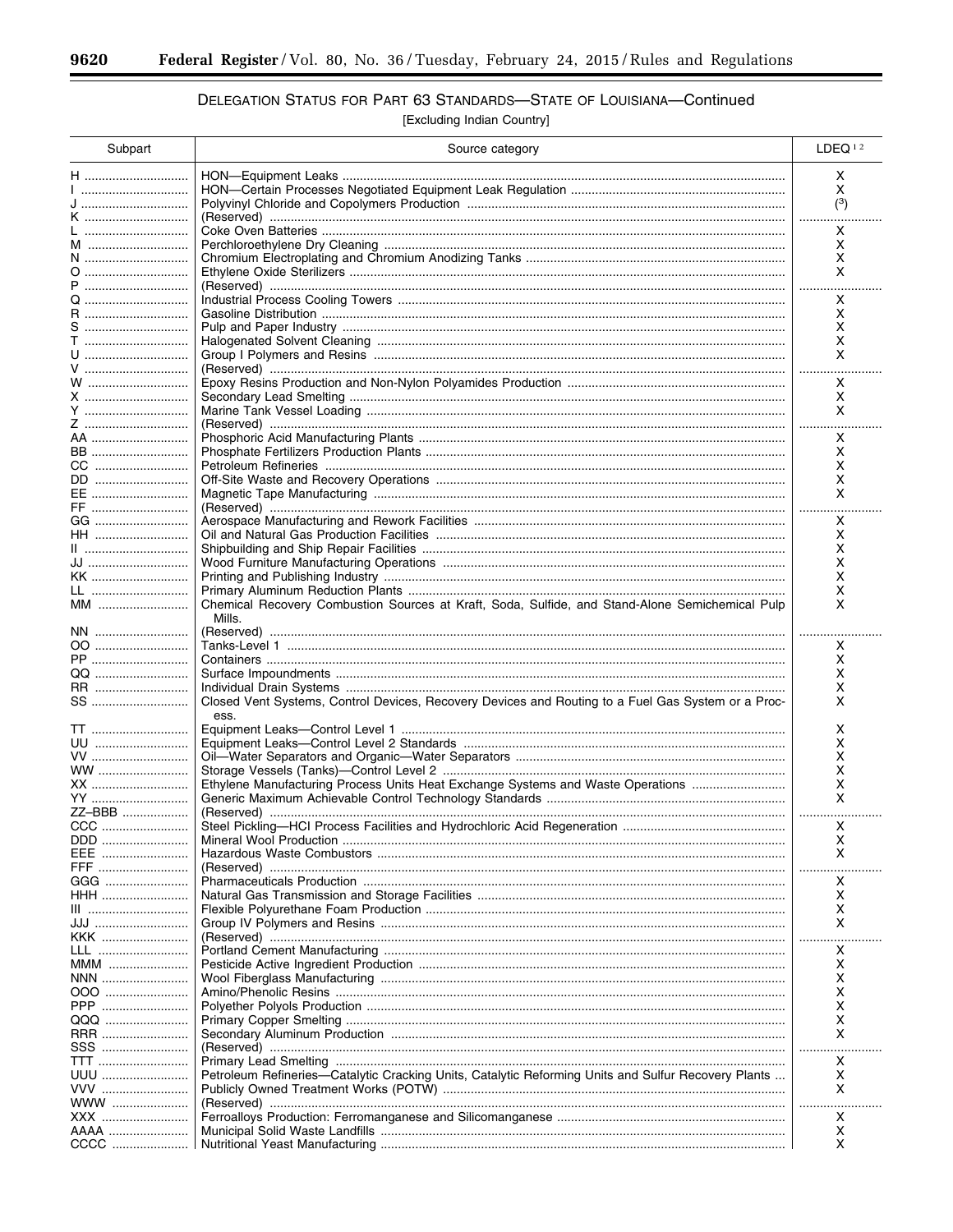## DELEGATION STATUS FOR PART 63 STANDARDS-STATE OF LOUISIANA-Continued

| Subpart                  | Source category | LDEQ <sup>12</sup> |
|--------------------------|-----------------|--------------------|
| DDDD                     |                 | 4 X                |
| EEEE                     |                 | x                  |
| FFFF                     |                 | x                  |
| GGGG<br><b>HHHH</b>      |                 | х<br>х             |
| IIII                     |                 | х                  |
| JJJJ                     |                 | х                  |
| KKKK                     |                 | х                  |
| MMMM                     |                 | х                  |
| <b>NNNN</b>              |                 | х                  |
| 0000<br>PPPP             |                 | х<br>х             |
|                          |                 | х                  |
| RRRR                     |                 | х                  |
| SSSS                     |                 | х                  |
| <b>TTTT</b>              |                 | х                  |
| UUUU<br>VVVV             |                 | х                  |
| WWWW                     |                 | х<br>x             |
| XXXX                     |                 | х                  |
| YYYY                     |                 | x                  |
| ZZZZ                     |                 | x                  |
| AAAAA                    |                 | x                  |
| BBBBB<br>CCCCC           |                 | x<br>х             |
| DDDDD                    |                 | 5 X                |
| EEEEE                    |                 | x                  |
| FFFFF                    |                 | х                  |
| GGGGG                    |                 | х                  |
|                          |                 | х<br>x             |
| JJJJJ                    |                 | (6)                |
| KKKKK                    |                 | (6)                |
| LLLLL                    |                 | х                  |
| MMMMM                    |                 | х                  |
| <b>NNNNN</b>             |                 | x                  |
| 00000<br>PPPPP           |                 | .<br>x             |
| QQQQQ                    |                 | x                  |
| RRRRR                    |                 | х                  |
| SSSSS                    |                 | х                  |
| <b>TTTTT</b>             |                 | х                  |
| UUUUU<br>VVVVV           |                 | 7X<br>             |
| WWWWW                    |                 | X                  |
| XXXXX                    |                 |                    |
| YYYYY                    |                 | Χ                  |
| ZZZZZ                    |                 | X                  |
| AAAAAA<br>BBBBBB         |                 | X                  |
| CCCCCC                   |                 | х                  |
| DDDDDD                   |                 | x                  |
| EEEEEE                   |                 | х                  |
| FFFFFF                   |                 | х                  |
| GGGGGG                   |                 | х                  |
| HHHHHH<br><b>IIIIII</b>  |                 | X<br>.             |
| JJJJJJJ                  |                 | X                  |
| KKKKKK                   |                 | .                  |
| LLLLLL                   |                 | x                  |
| MMMMMM                   |                 | х                  |
| <b>NNNNNN</b><br>000000  |                 | х<br>х             |
| PPPPPP                   |                 | х                  |
| QQQQQQ                   |                 | х                  |
| <b>RRRRRR </b>           |                 | х                  |
| SSSSSS                   |                 | х                  |
| <b>TTTTTTT</b><br>UUUUUU |                 | х                  |
| VVVVVV                   |                 | x                  |
| WWWWWW                   |                 | x                  |